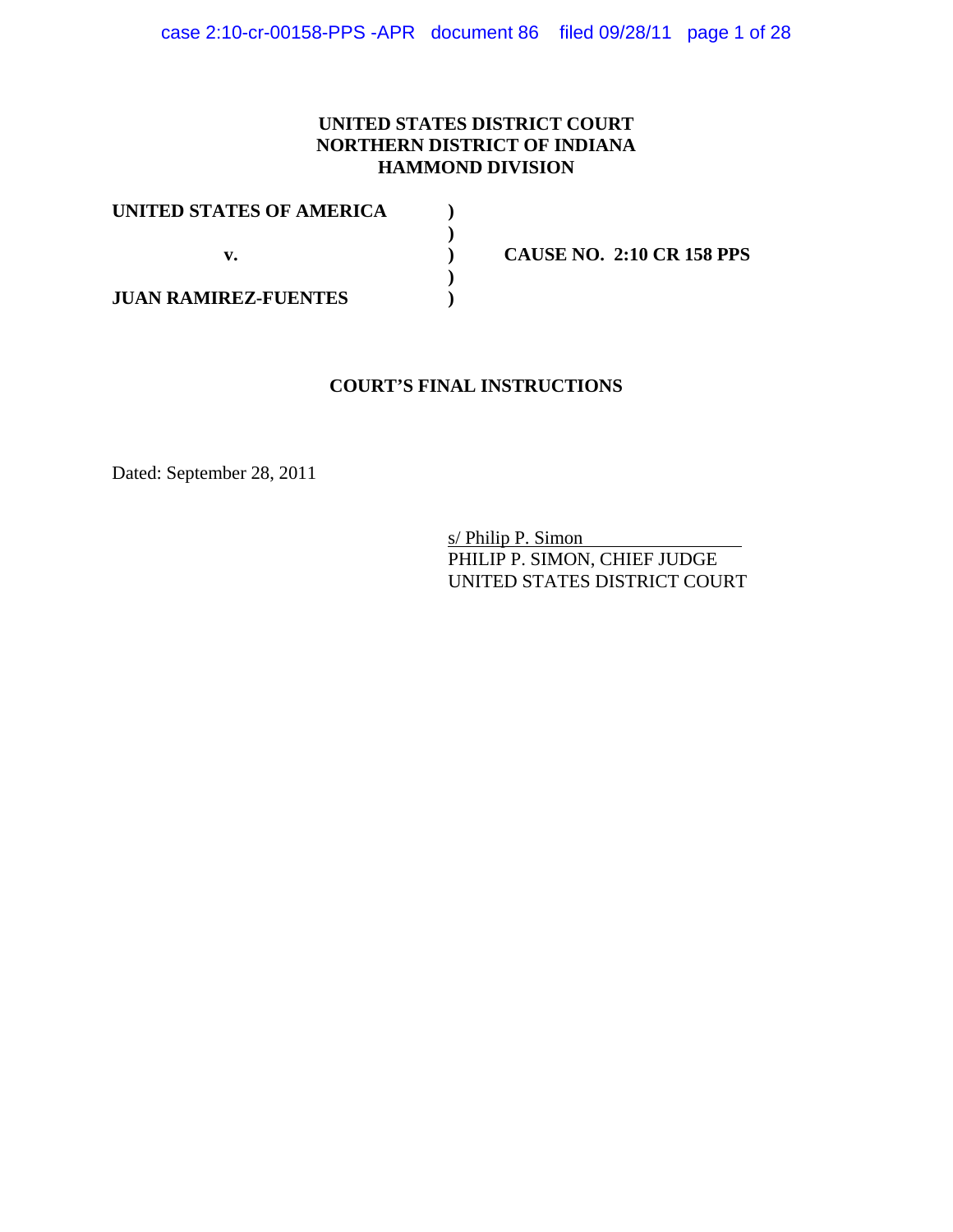Members of the jury, you have seen and heard all the evidence and the arguments of the attorneys. Now I will instruct you on the law.

You have two duties as a jury. Your first duty is to decide the facts from the evidence in the case. This is your job, and yours alone.

Your second duty is to apply the law that I give you to the facts. You must follow these instructions, even if you disagree with them. Each of the instructions is important, and you must follow all of them.

Perform these duties fairly and impartially. Do not allow sympathy, prejudice, fear, or public opinion to influence you. You should not be influenced by any person's race, color, religion, national ancestry, or sex.

Nothing I say now, and nothing I said or did during the trial, is meant to indicate any opinion on my part about what the facts are or about what your verdict should be.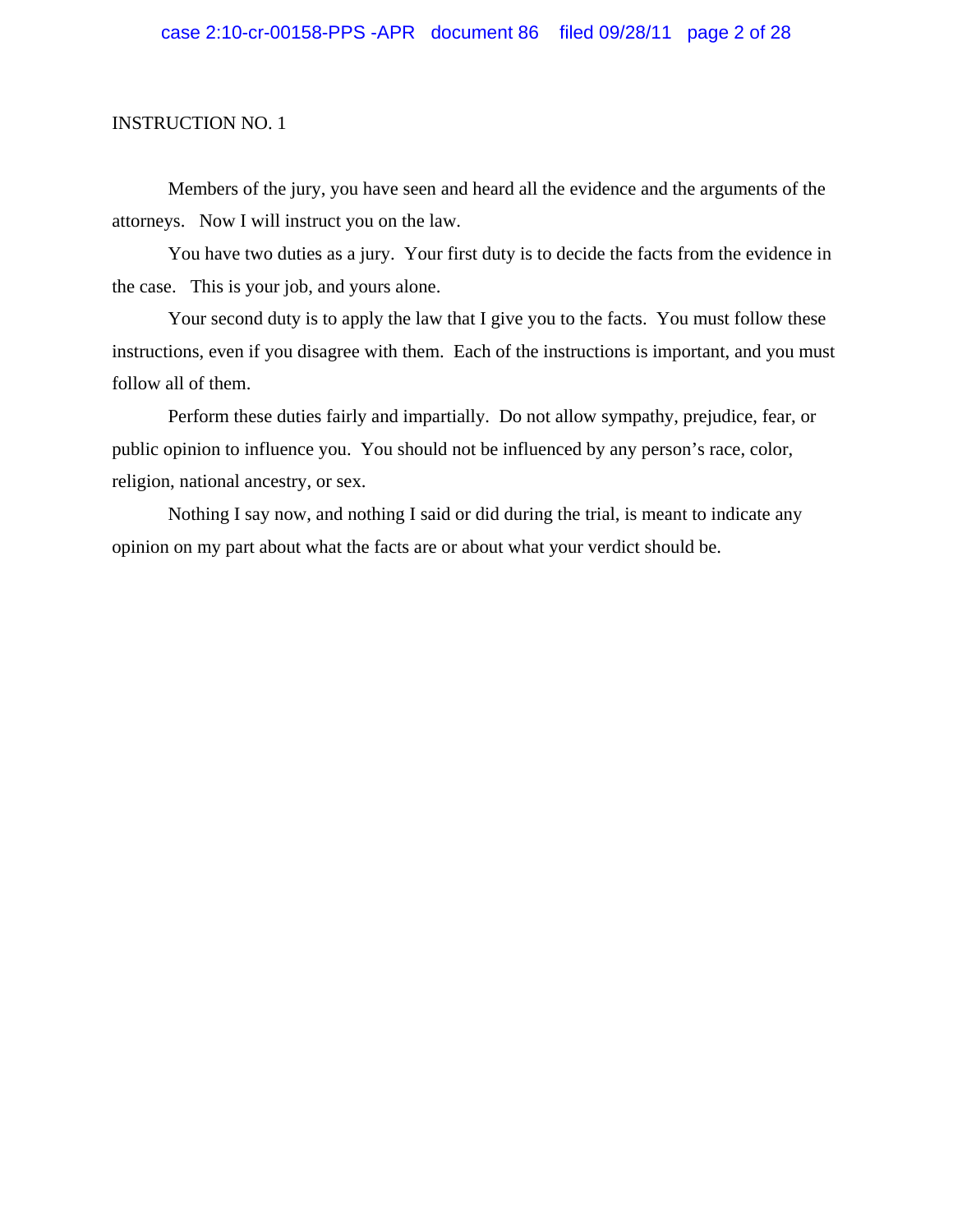The evidence consists of the testimony of the witnesses, the exhibits admitted in evidence, and stipulations. A stipulation is an agreement between both sides that certain facts are true.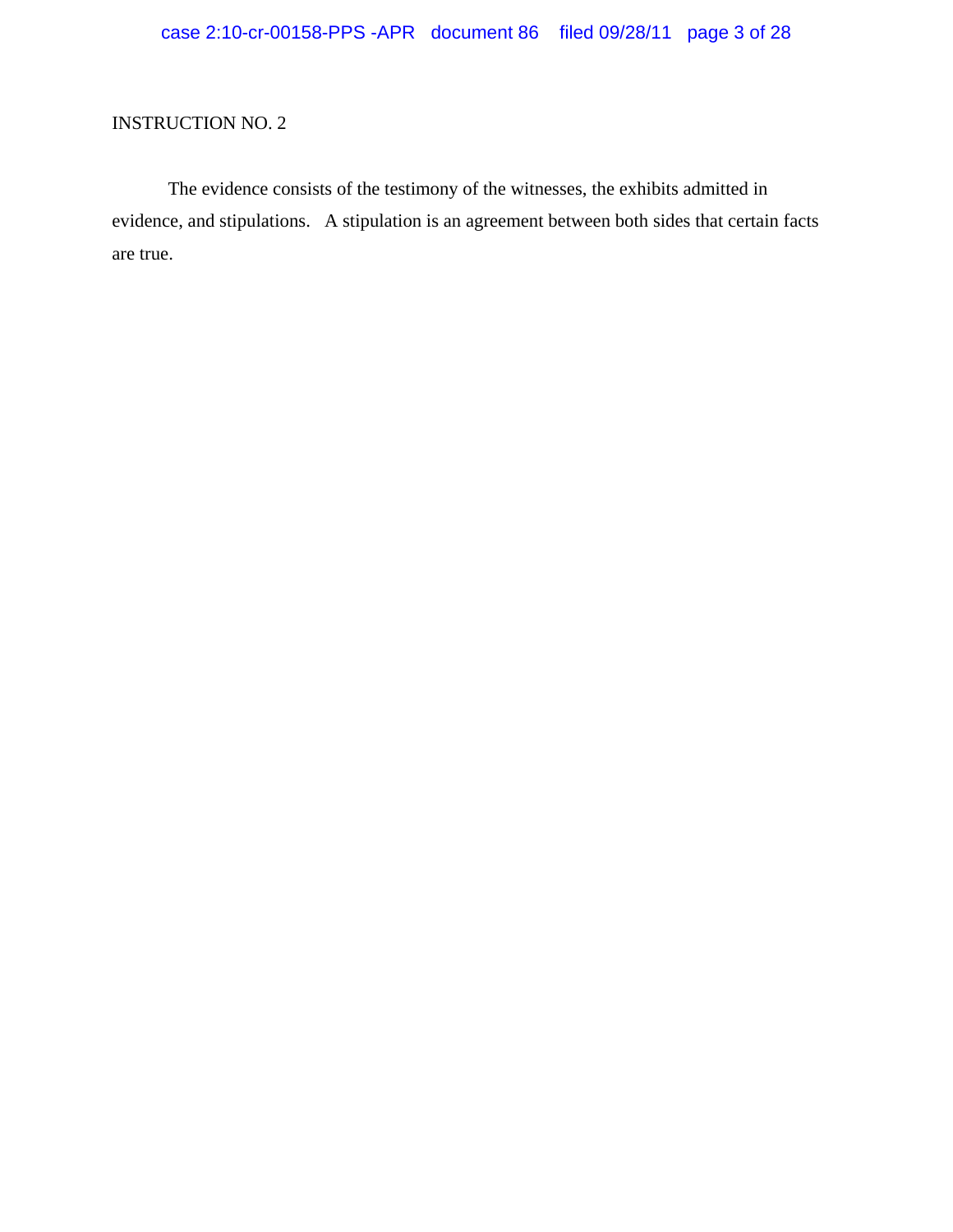You are to decide whether the testimony of each of the witnesses is truthful and accurate, in part, in whole, or not at all, as well as what weight, if any, you give to the testimony of each witness. In evaluating the testimony of any witness, you may consider, among other things:

- the witness's intelligence;

- the ability and opportunity the witness had to see, hear, or know the things that the witness testified about;

- the witness's memory;

- any interest, bias, or prejudice the witness may have;
- the manner of the witness while testifying; and
- the reasonableness of the witness's testimony in light of all the evidence in the case.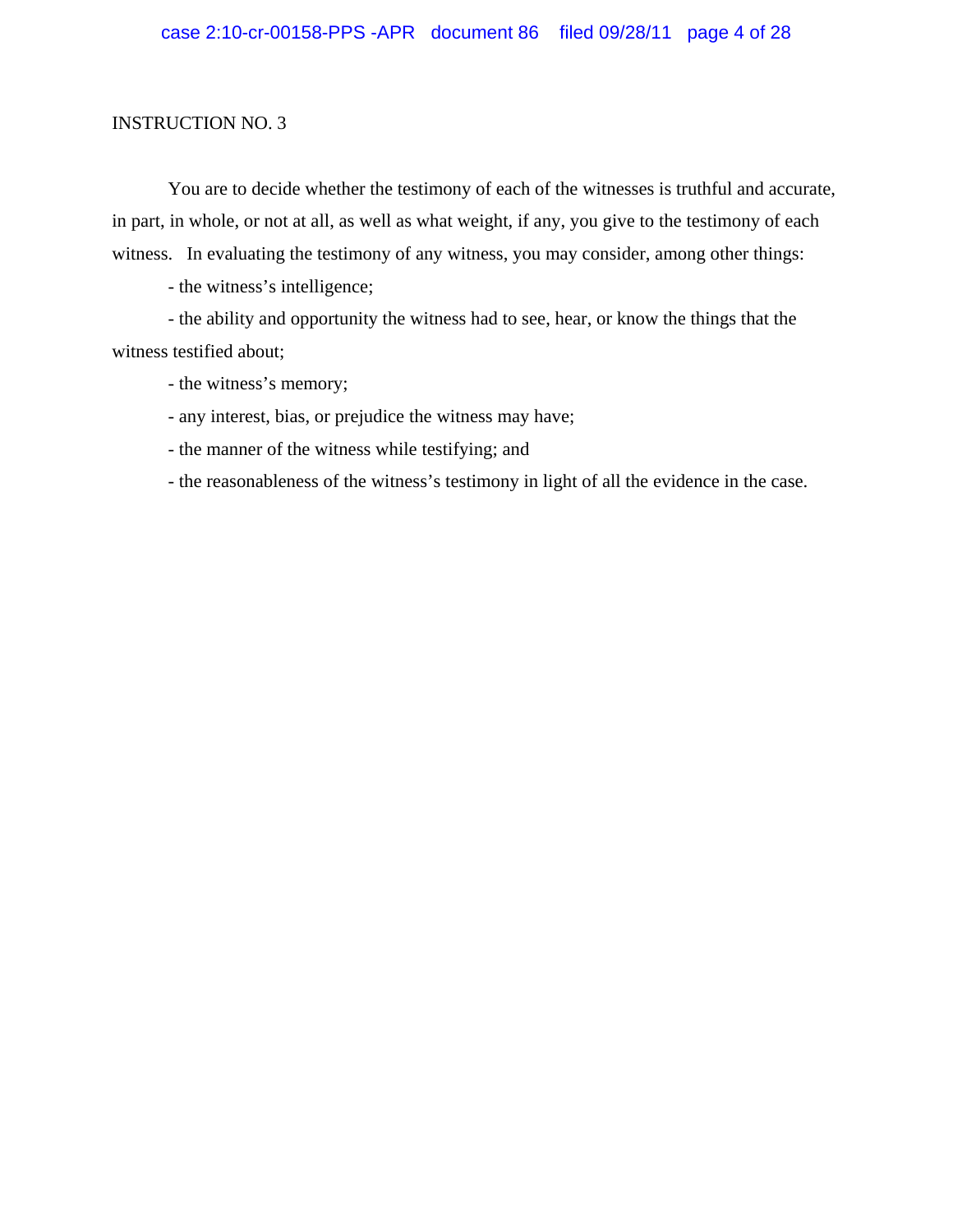You should use common sense in weighing the evidence and consider the evidence in light of your own observations in life. In our lives, we often look at one fact and conclude from it that another fact exists. In law we call this "inference." A jury is allowed to make reasonable inferences. Any inferences you make must be reasonable and must be based on the evidence in the case.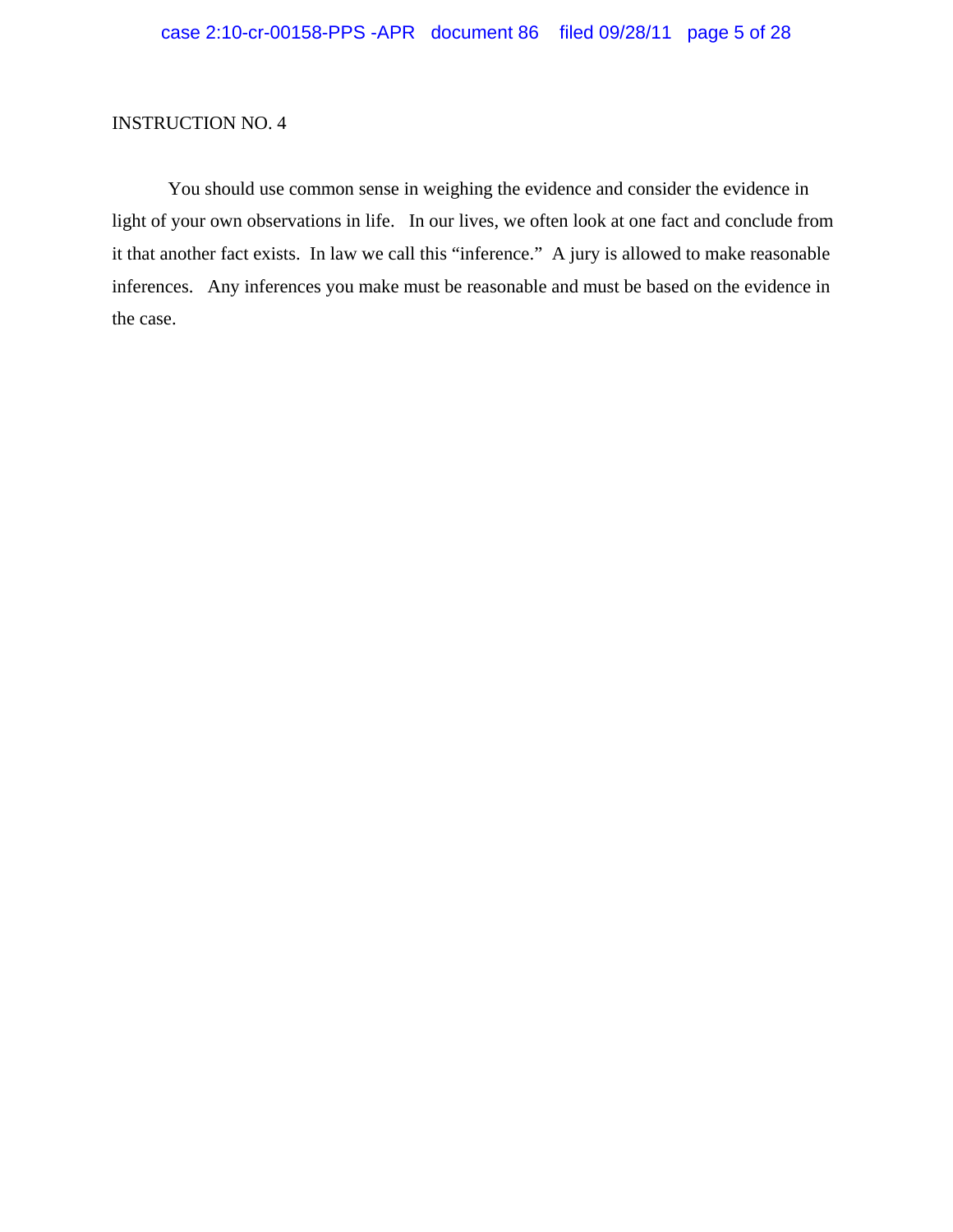Some of you have heard the phrases "circumstantial evidence" and "direct evidence." Direct evidence is the testimony of someone who claims to have personal knowledge of the commission of the crime which has been charged, such as an eyewitness. Circumstantial evidence is the proof of a series of facts which tend to show whether the defendant is guilty or not guilty. The law makes no distinction between the weight to be given either direct or circumstantial evidence. You should decide how much weight to give to any evidence. All the evidence in the case, including the circumstantial evidence, should be considered by you in reaching your verdict.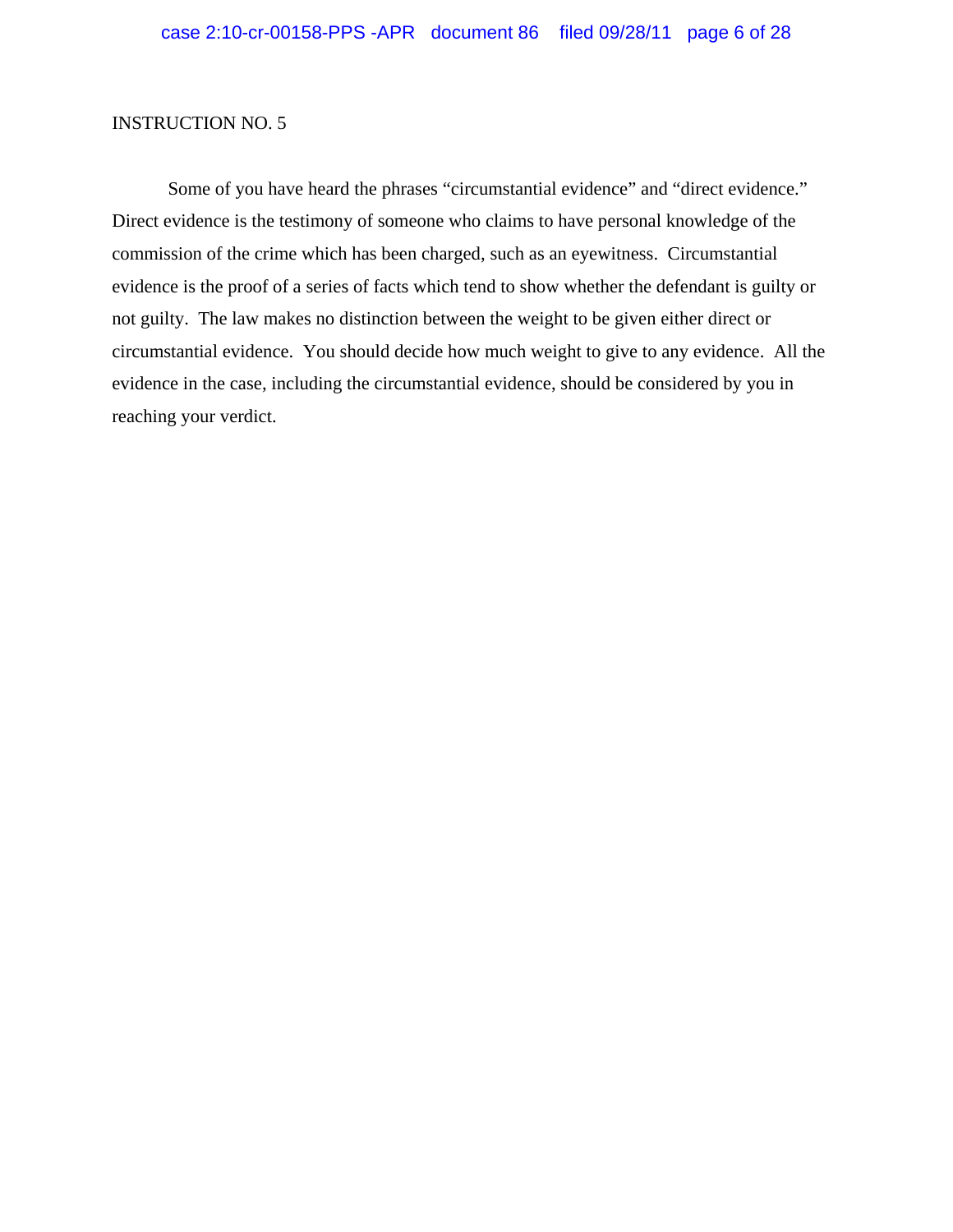Certain things are not evidence. I will list them for you:

First, testimony and exhibits that I struck from the record, or that I told you to disregard, are not evidence and must not be considered.

Second, anything that you may have seen or heard outside the courtroom is not evidence and must be entirely disregarded. This includes any press, radio, or television reports you may have seen or heard. Such reports are not evidence and your verdict must not be influenced in any way by such publicity.

Third, questions and objections by the lawyers are not evidence. Attorneys have a duty to object when they believe a question is improper. You should not be influenced by any objection or by my ruling on it.

Fourth, the lawyers' statements to you are not evidence. The purpose of these statements is to discuss the issues and the evidence. If the evidence as you remember it differs from what the lawyers said, your memory is what counts.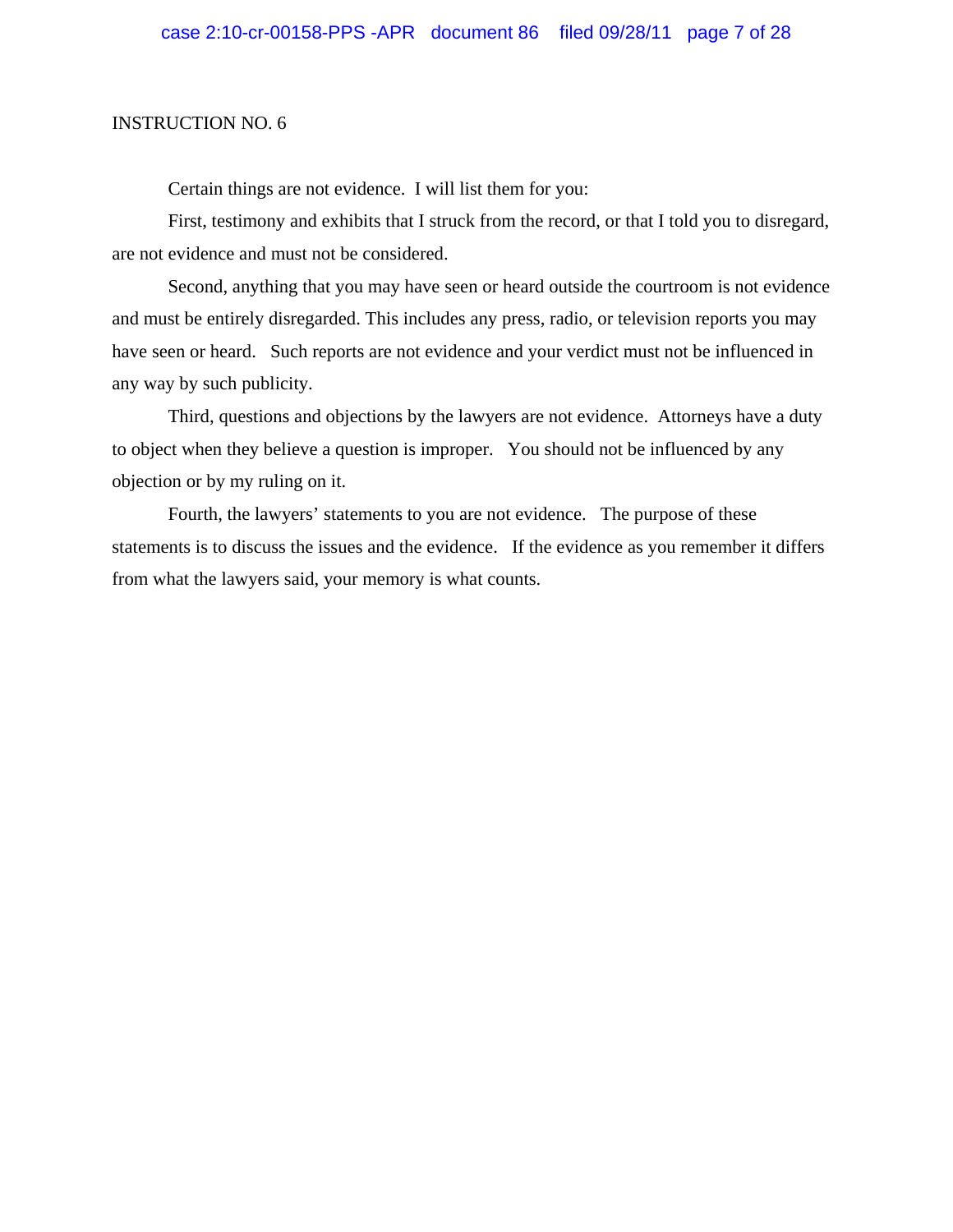You may find the testimony of one witness or a few witnesses more persuasive than the testimony of a larger number. You need not accept the testimony of the larger number of witnesses.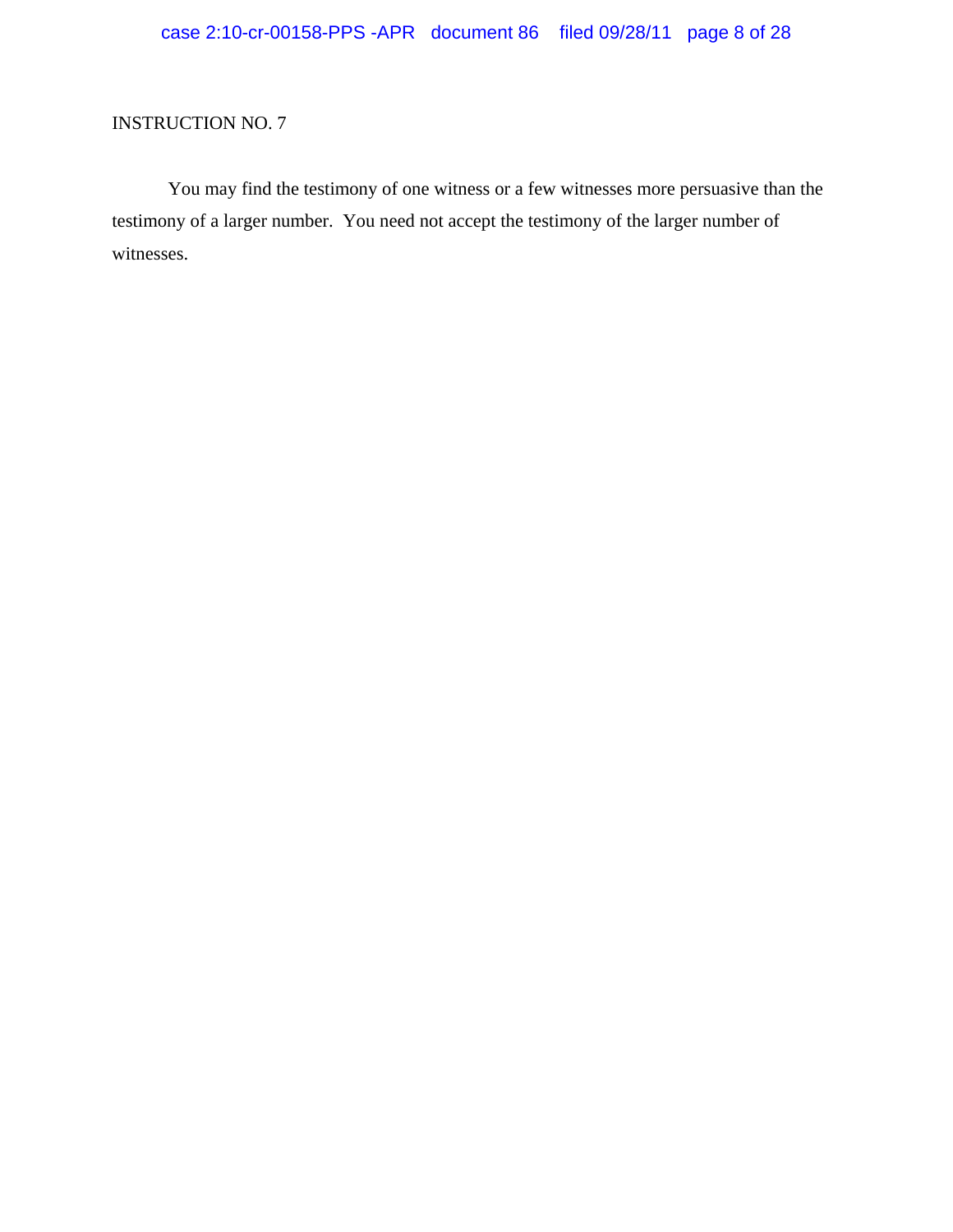The indictment in this case is the formal method of accusing the defendant of offenses and placing the defendant on trial. It is not evidence against the defendant and does not create any inference of guilt.

The defendant, Juan Ramirez-Fuentes, is charged in Count One of the indictment with the offense of knowingly and intentionally possessing with intent to distribute five hundred (500) grams or more of methamphetamine. The defendant, Juan Ramirez-Fuentes, is charged in Count Two of the indictment with the offense of knowingly and intentionally possessing firearms in furtherance of a drug trafficking crime.

The defendant, Juan Ramirez-Fuentes, has pleaded not guilty to the charges.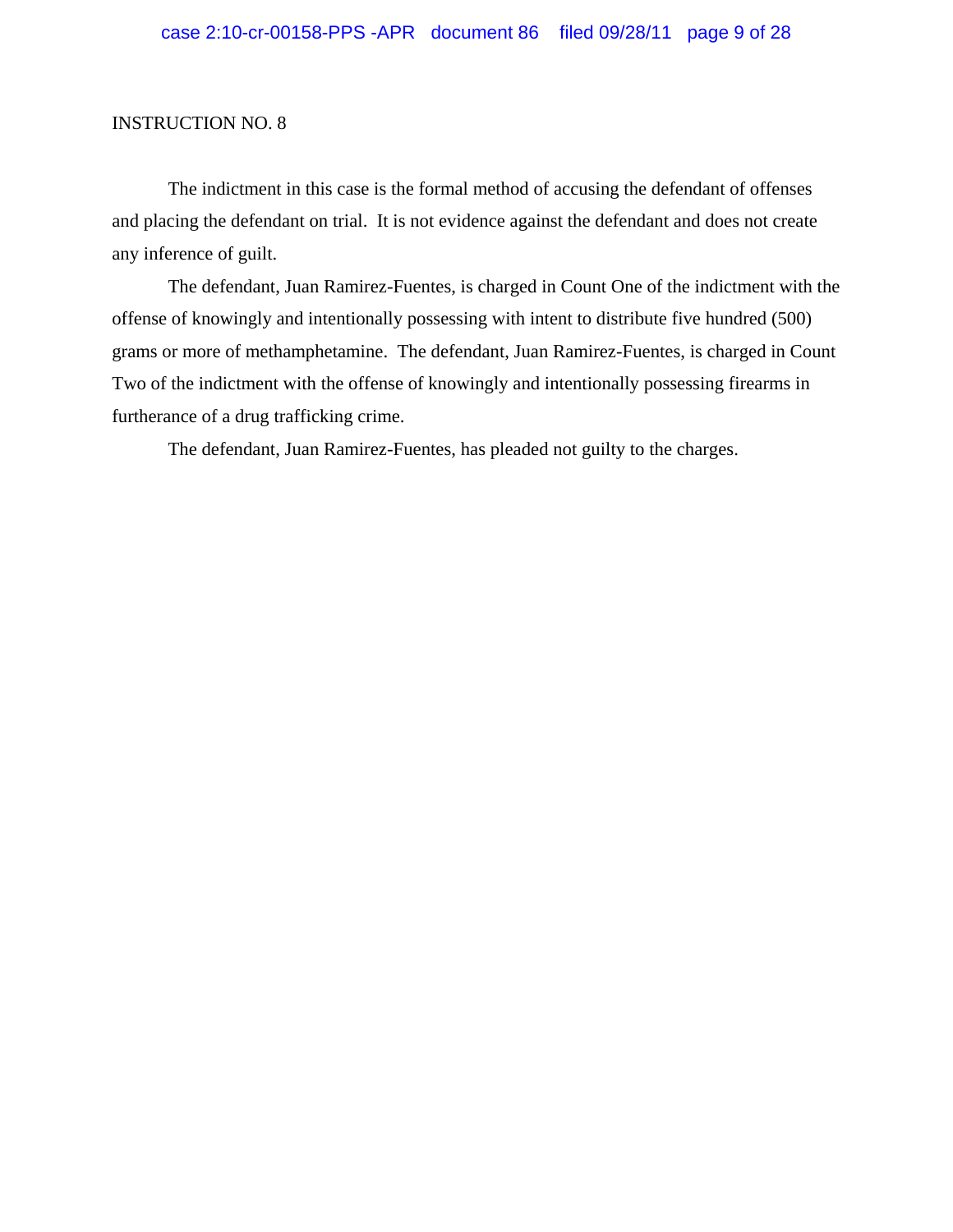The defendant is presumed to be innocent of each of the charges. This presumption continues during every stage of the trial and your deliberations on the verdict. It is not overcome unless from all the evidence in the case you are convinced beyond a reasonable doubt that the defendant is guilty as charged. The government has the burden of proving the guilt of the defendant beyond a reasonable doubt.

This burden of proof stays with the government throughout the case. The defendant is never required to prove his innocence or to produce any evidence at all.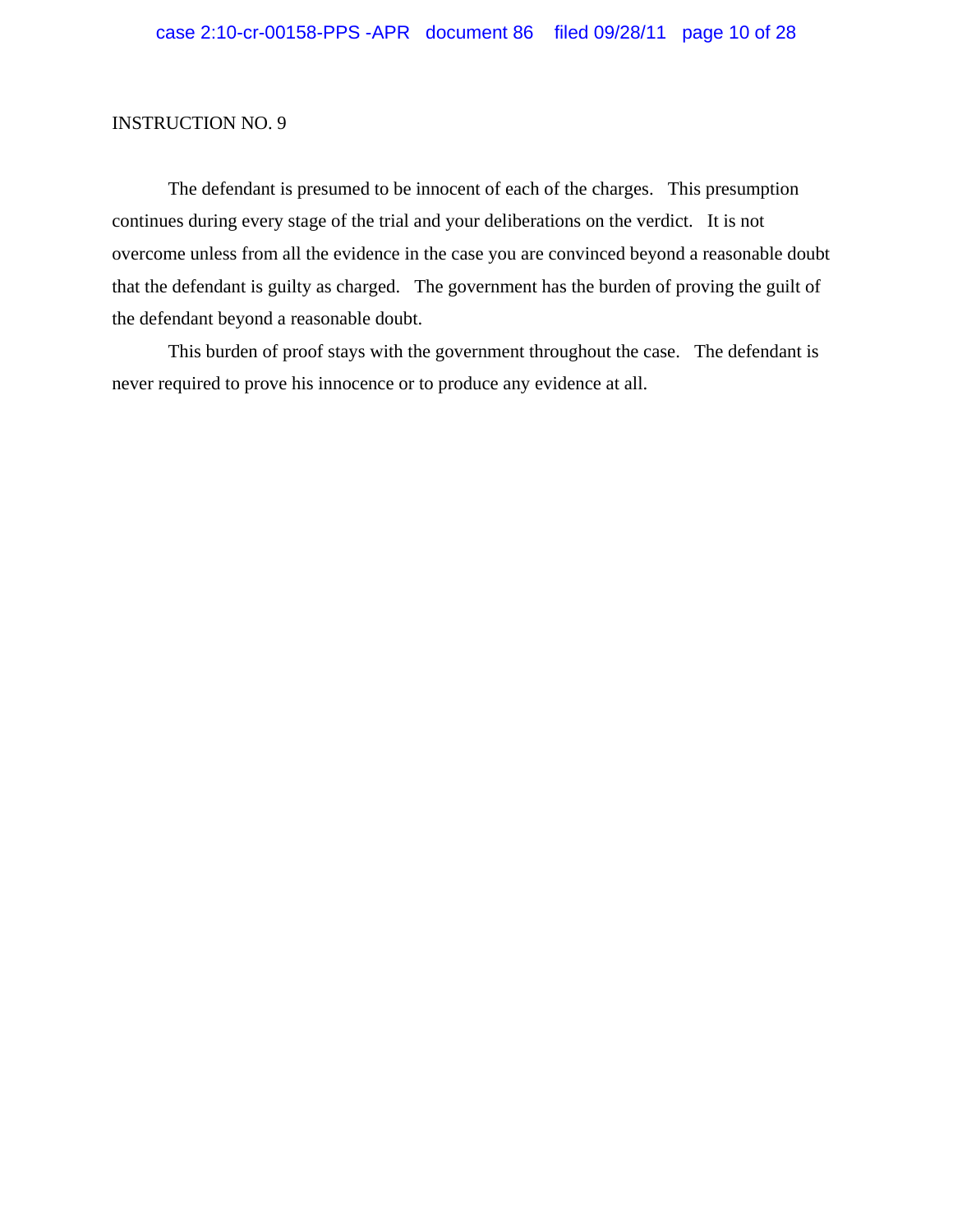A defendant has an absolute right not to testify. The fact that the defendant did not testify should not be considered by you in any way in arriving at your verdict.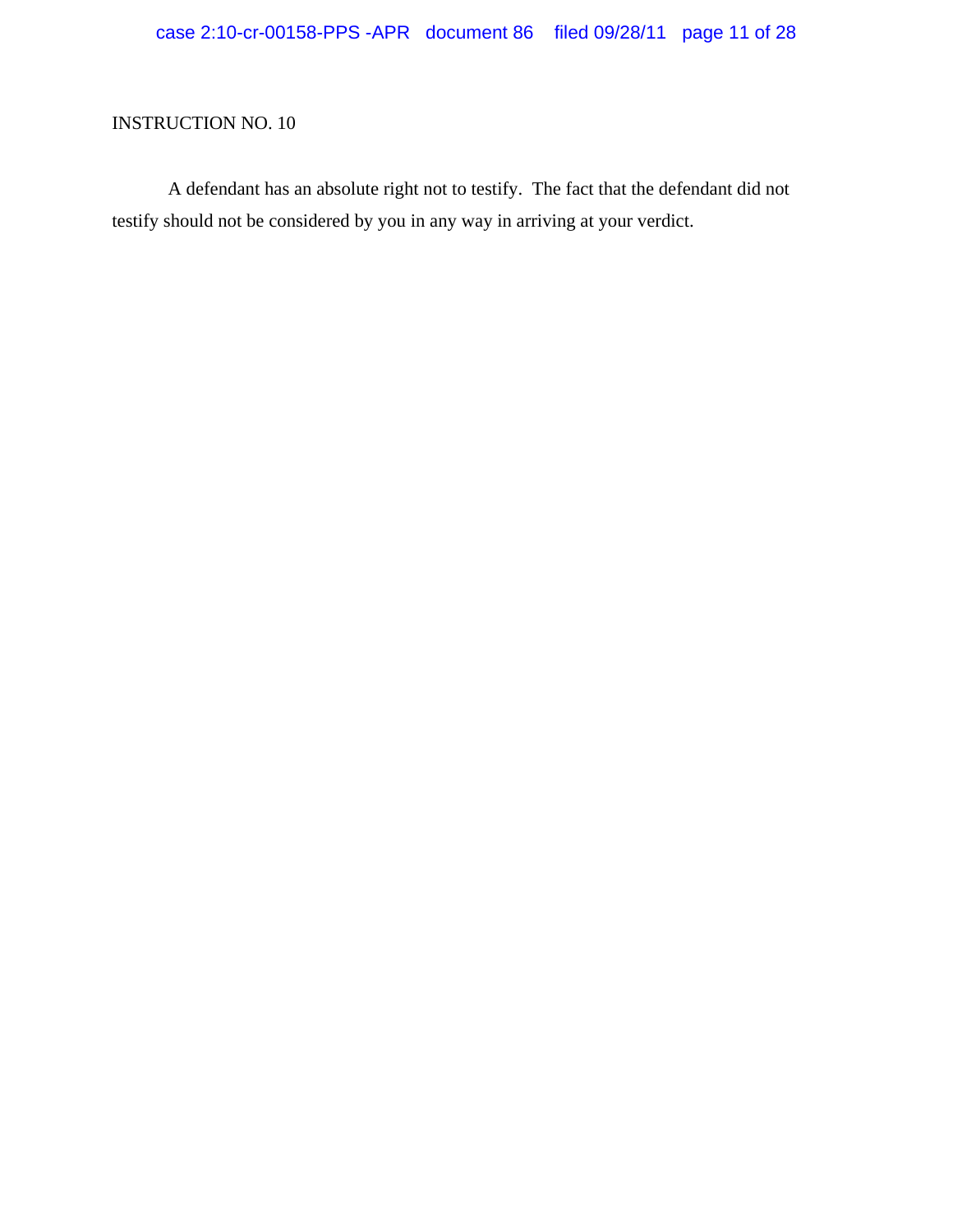You have received evidence of statements said to be made by the defendant, Juan Ramirez-Fuentes. You must decide whether the defendant did in fact make the statements. If you find that the defendant did make a statement, then you must decide what weight, if any, you feel the statement deserves. In making this decision, you should consider all matters in evidence having to do with the statement, including those concerning the defendant himself and the circumstances under which the statement was made.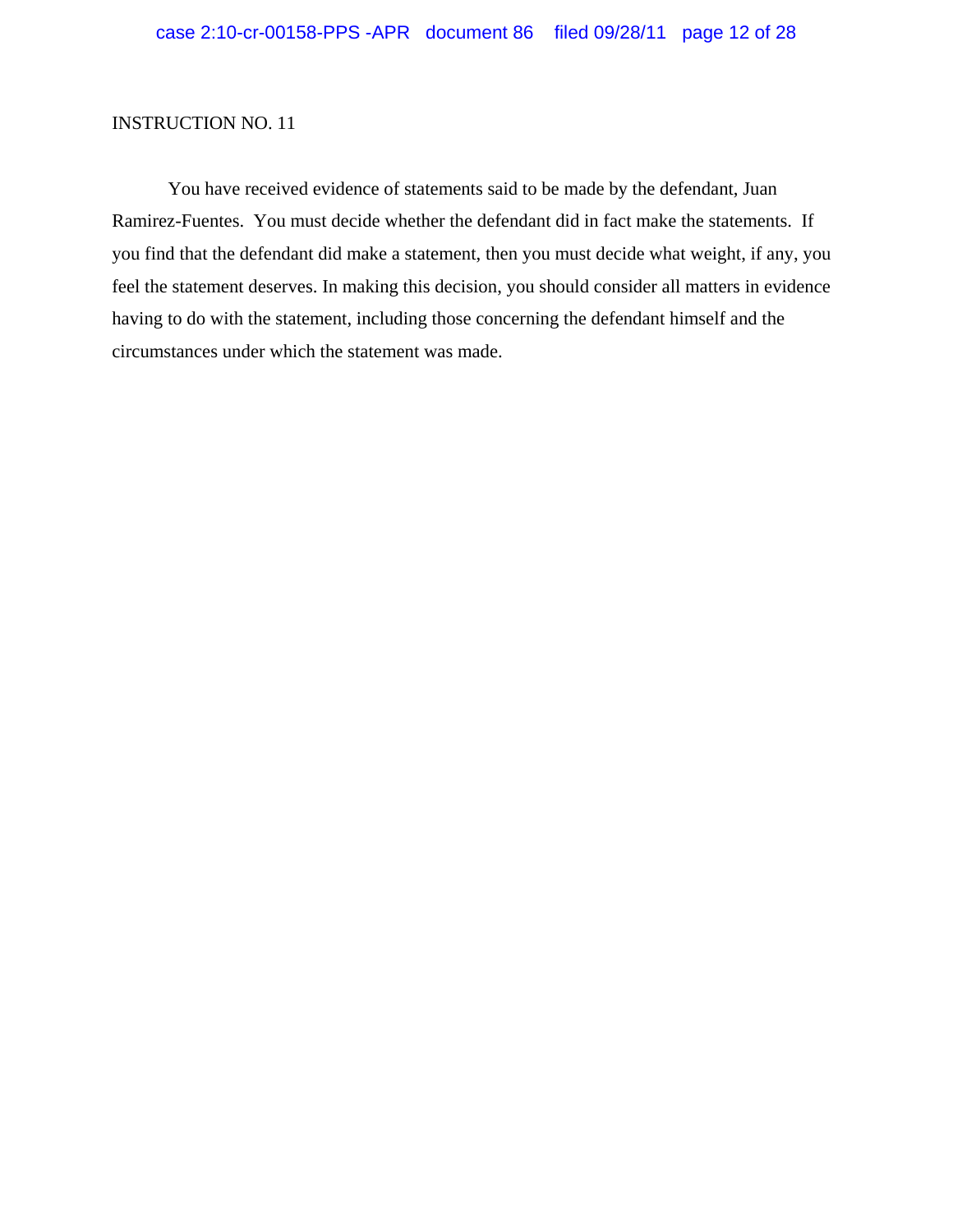You have heard evidence of acts of the defendant other than those charged in the indictment.

First, you heard evidence concerning items seized from the defendant's house. You may consider this evidence only on the question of intent.

Second, if you find that the defendant made a statement concerning a prior incident between the defendant and a man named "Luis," you may consider this evidence only on the question of knowledge.

You should consider this evidence only for these limited purposes.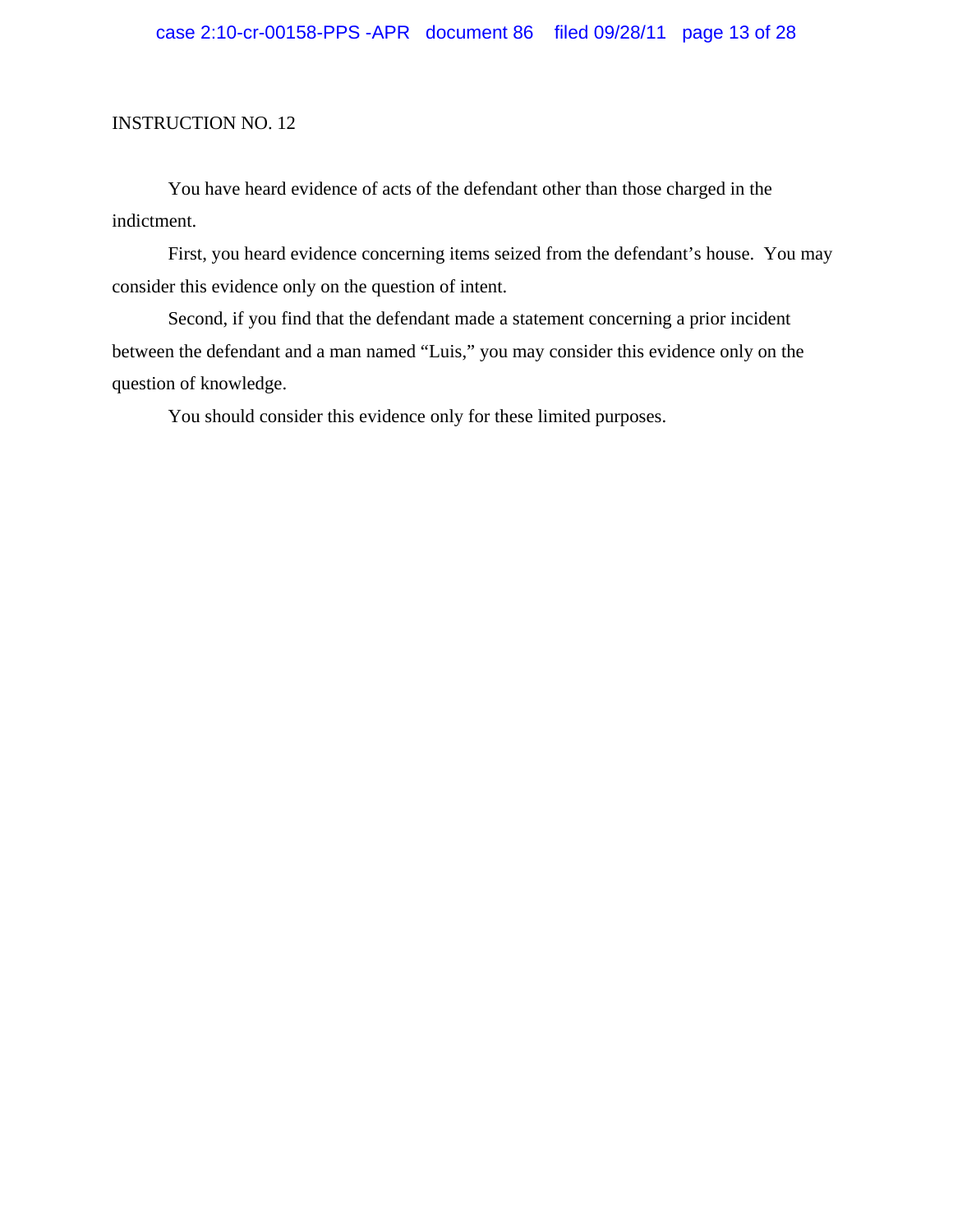You have heard evidence that before the trial a witness made a statement that may be inconsistent with the witness's testimony here in court. If you find that it is inconsistent, you may consider the earlier statement in deciding the truthfulness and accuracy of that witness's testimony in this trial.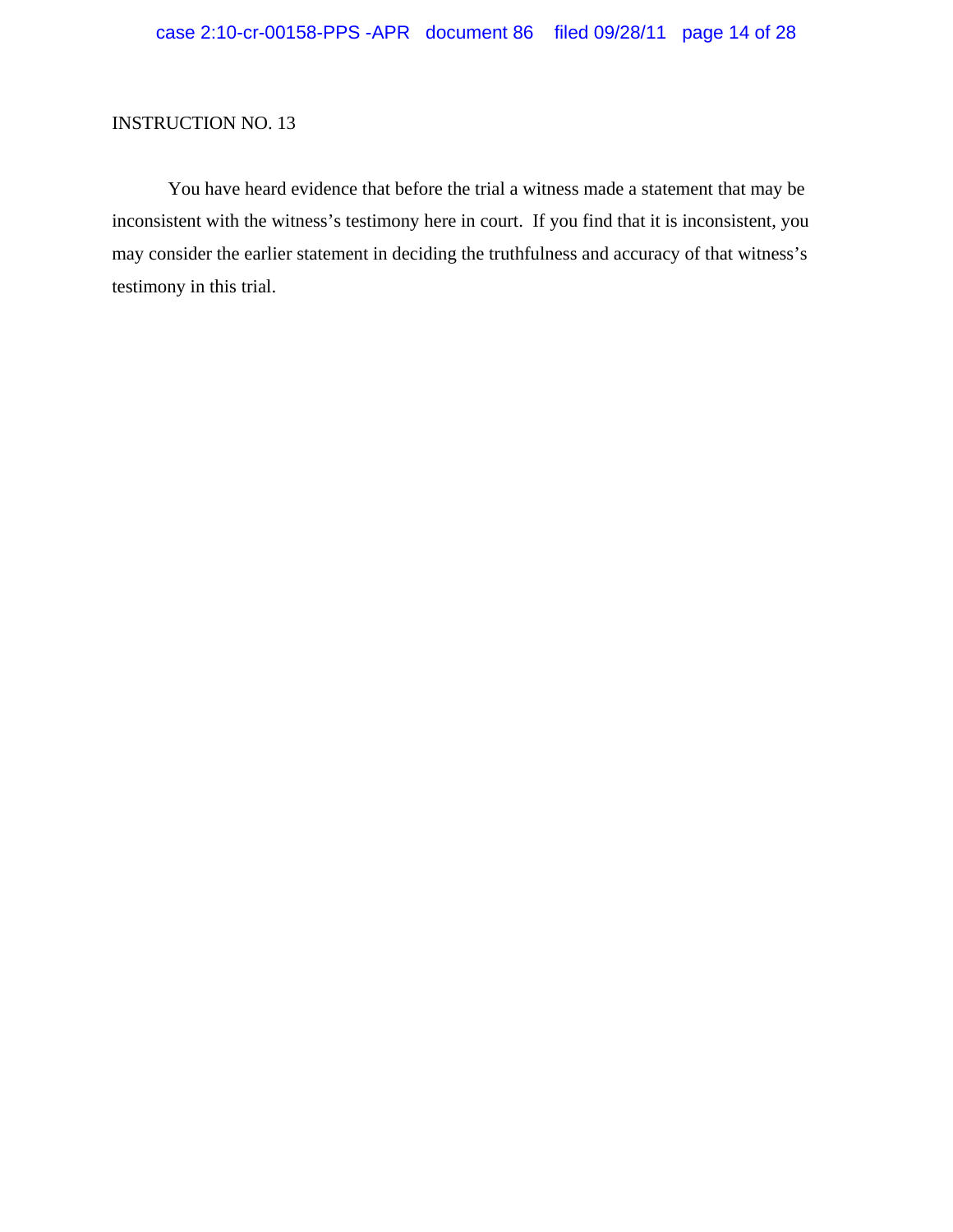You have heard witnesses give opinions about matters requiring special knowledge or skill. You should judge this testimony in the same way that you judge the testimony of any other witness. The fact that such a person has given an opinion does not mean that you are required to accept it. Give the testimony whatever weight you think it deserves, considering the reasons given for the opinion, the witness' qualifications, and all of the other evidence in the case.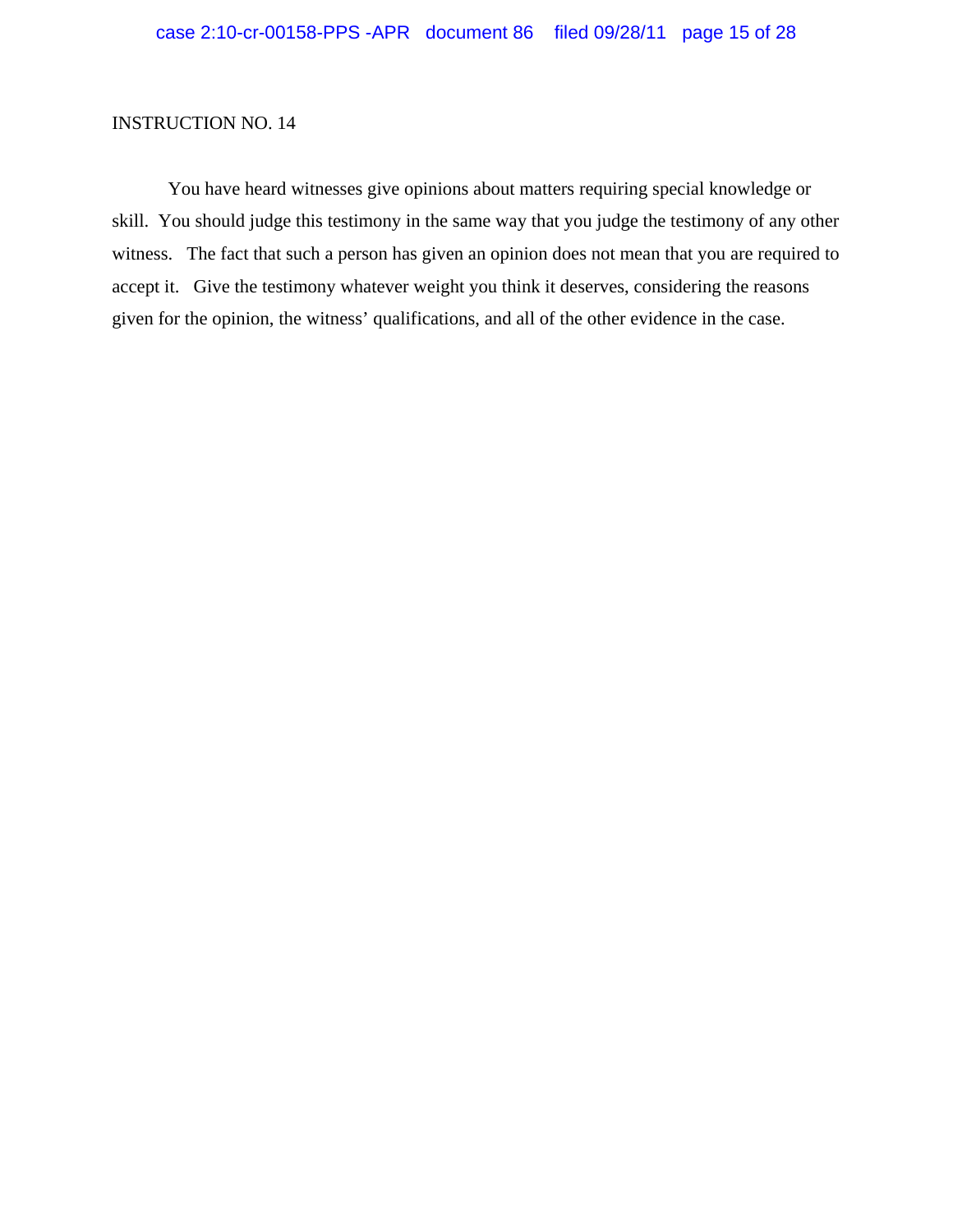To sustain the charge of possession of methamphetamine with intent to distribute, as charged in Count 1 of the indictment, the government must prove the following propositions:

First, the defendant knowingly or intentionally possessed methamphetamine;

Second, the defendant possessed methamphetamine with the intent to deliver it to another person.

It does not matter whether the defendant knew the substance was methamphetamine. It is sufficient that the defendant knew that it was some kind of prohibited drug.

If you find from your consideration of all the evidence that each of these propositions has been proved beyond a reasonable doubt, then you should find the defendant guilty.

If, on the other hand, you find from your consideration of all the evidence that any of these propositions has not been proved beyond a reasonable doubt, then you should find the defendant not guilty.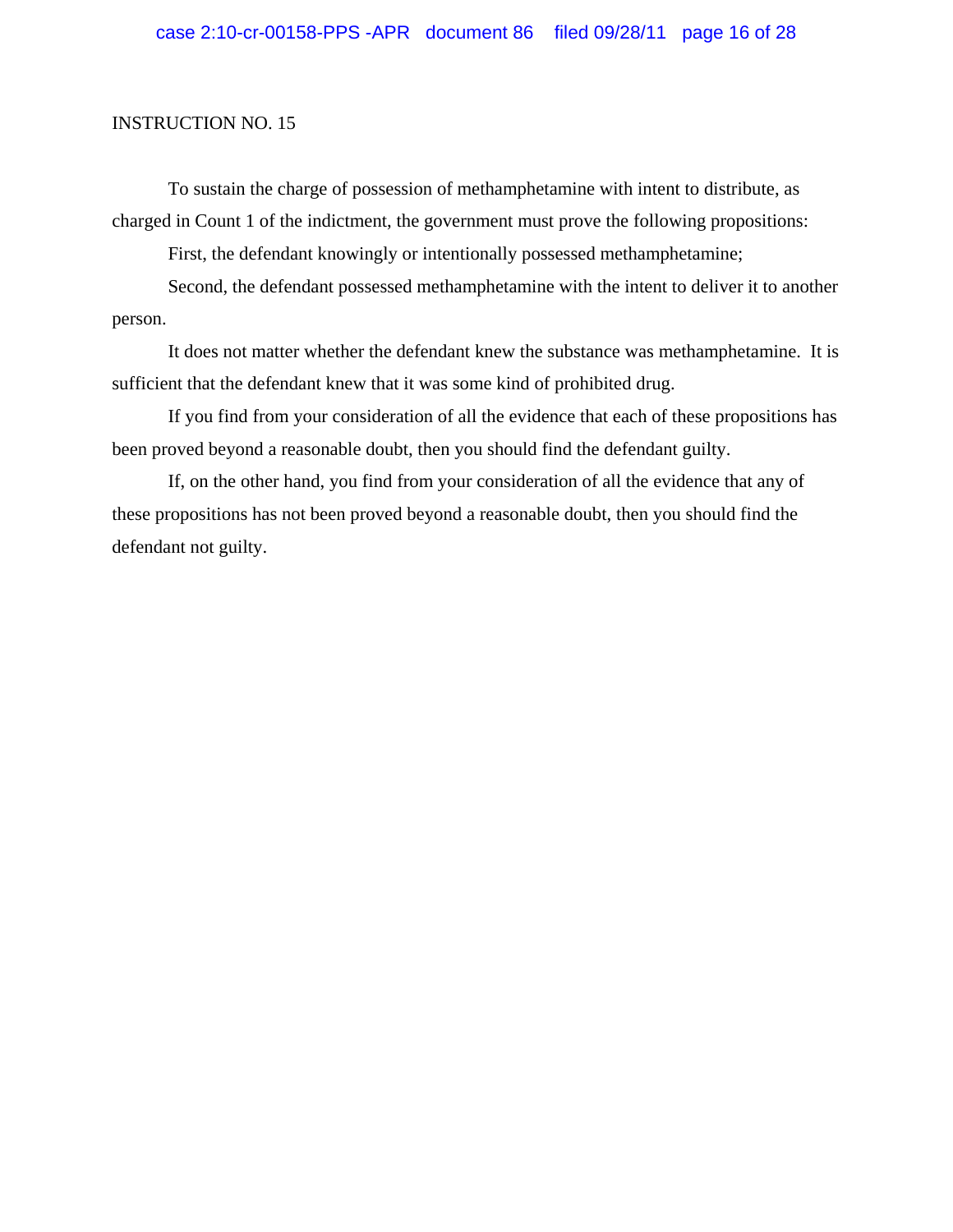When the word "knowingly" is used in these instructions, it means that the defendant realized what he was doing and was aware of the nature of his conduct, and did not act through ignorance, mistake or accident. Knowledge may be proved by the defendant's conduct, and by all the facts and circumstances surrounding the case.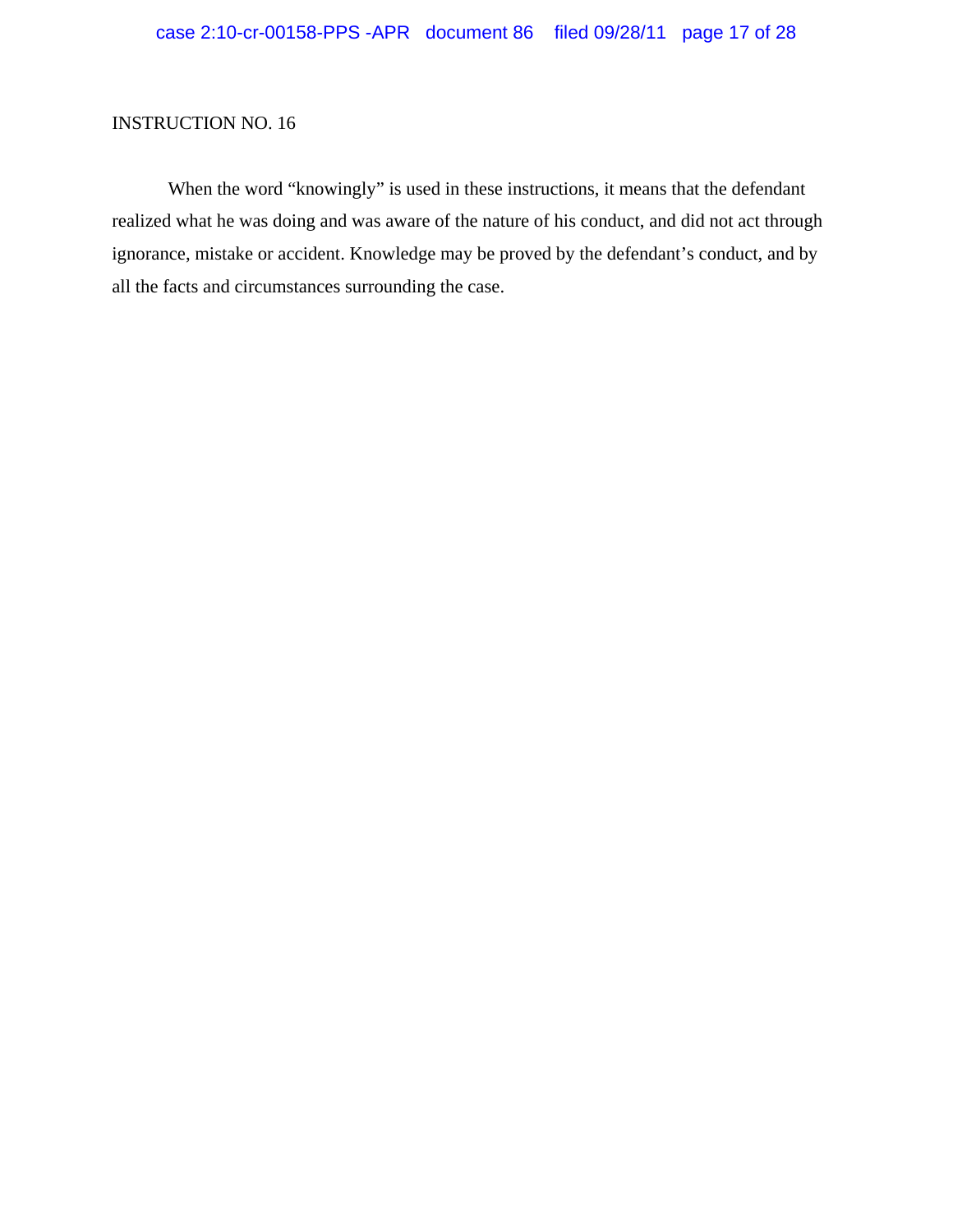Possession of an object is the ability to control it. Possession may exist even when a person is not in physical contact with the object, but knowingly has the power and intention to exercise direction and control over it, either directly or through others.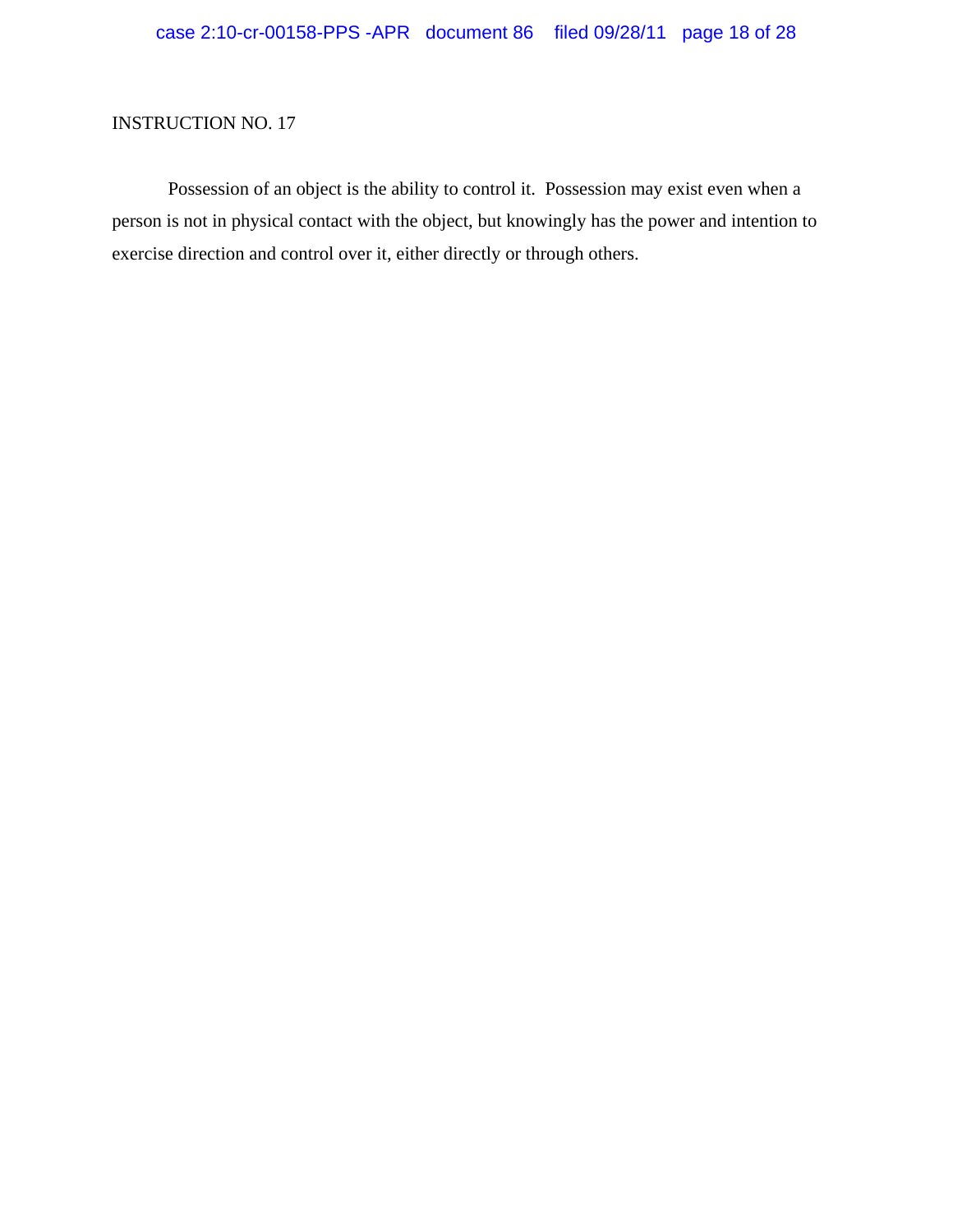You are instructed that methamphetamine is a controlled substance.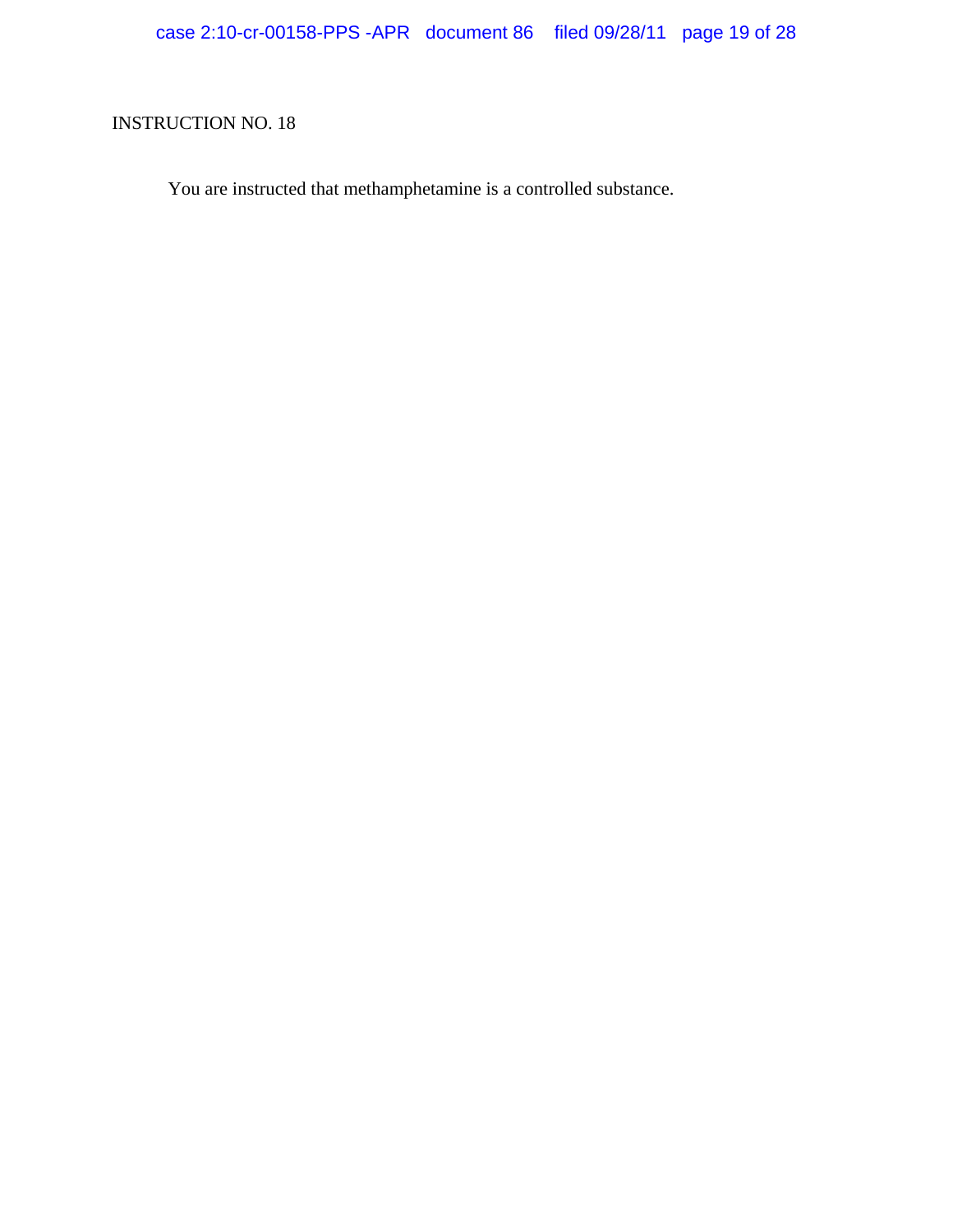To sustain the charge of possessing a firearm in furtherance of a drug crime, the government must prove the following propositions:

First, that the defendant committed the following crime: possession with intent to distribute methamphetamine, as charged in Count 1 of the indictment;

Second, that the defendant knowingly possessed a firearm in furtherance of that crime.

If you find from your consideration of all the evidence that each of these propositions has been proved beyond a reasonable doubt, then you should find the defendant guilty.

If, on the other hand, you find from your consideration of all the evidence that any one of these propositions has not been proved beyond a reasonable doubt, then you should find the defendant not guilty.

You are instructed that the only firearms you may consider as to this count are the firearms allegedly found in the home of Jaime Ramirez-Fuentes.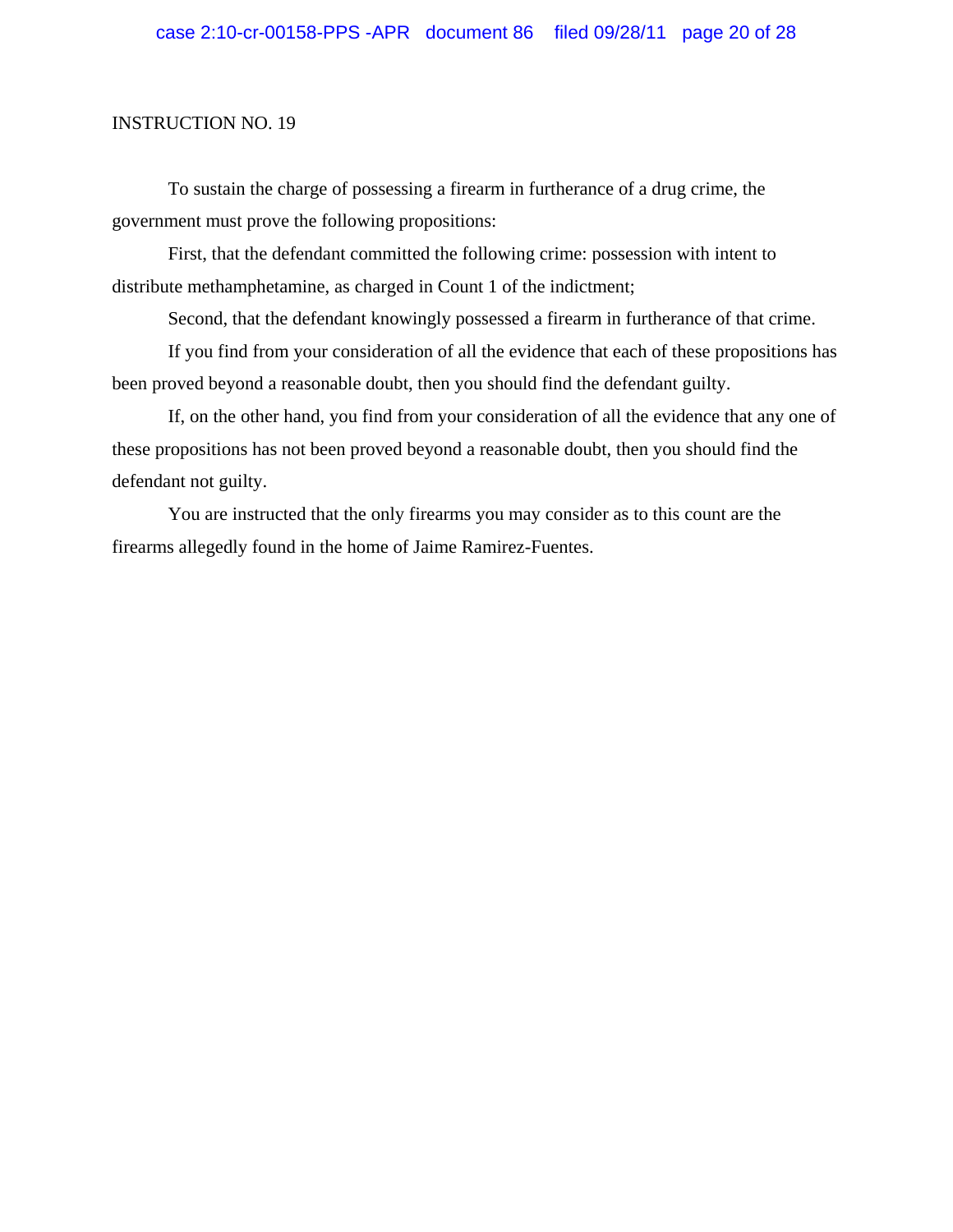The term "firearm" means any weapon which will or is designed to or may readily be converted to expel a projectile by the action of an explosive.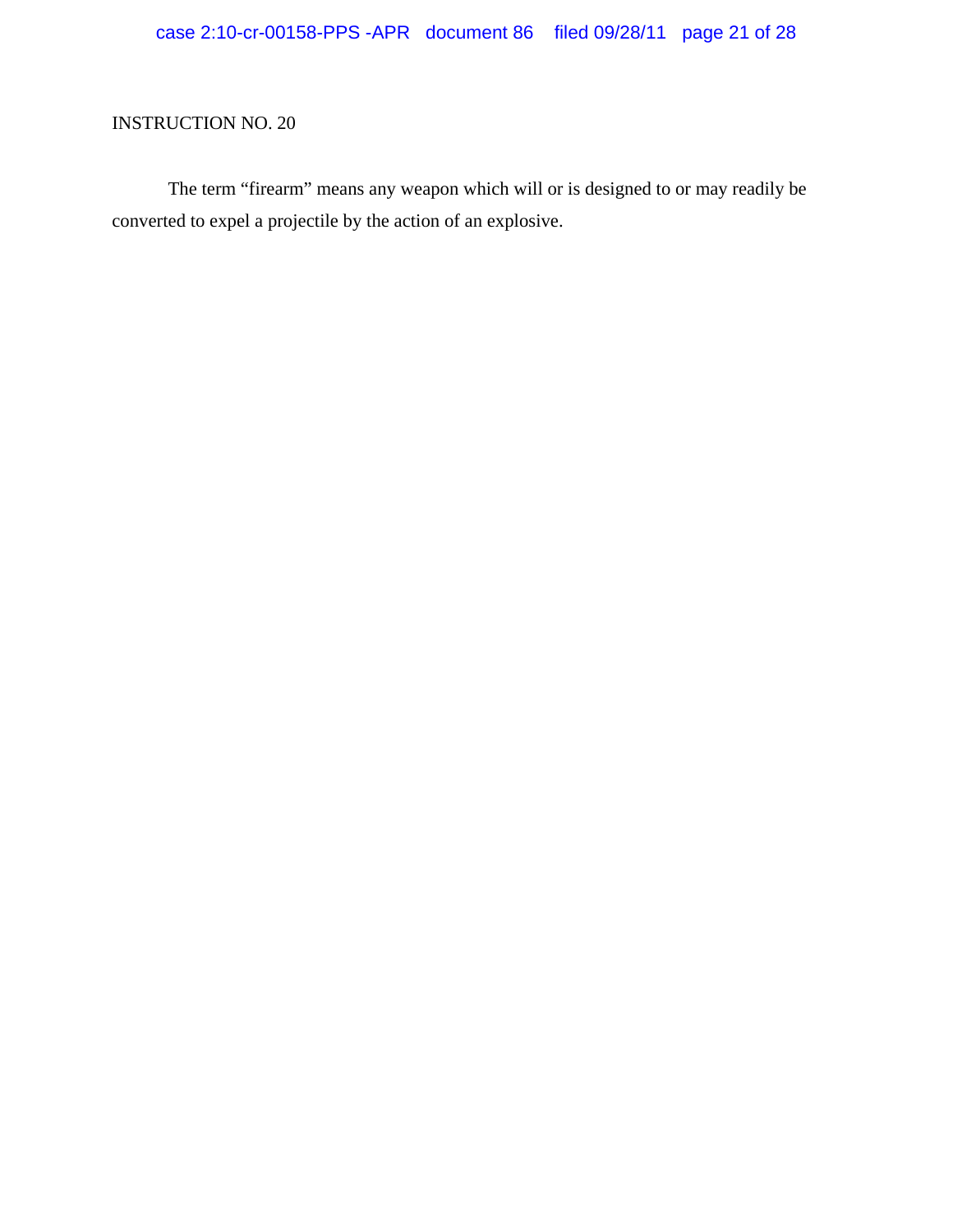The indictment charges that the offenses were committed "on or about" August 23, 2010. The government must prove that the offense happened reasonably close to that date but is not required to prove that the alleged offense happened on that exact date.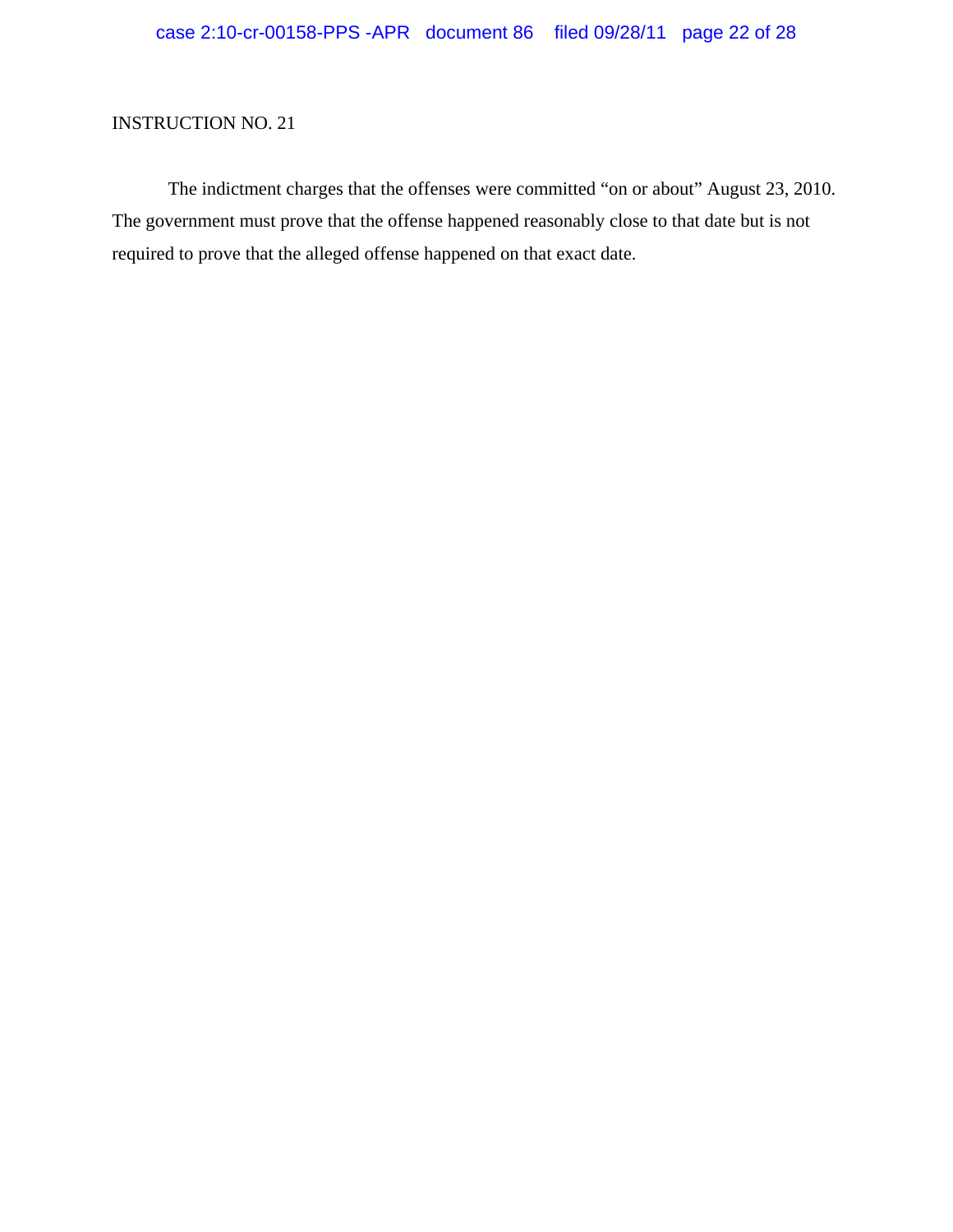An offense may be committed by more than one person. A defendant's guilt may be established without proof that the defendant personally performed every act constituting the crime charged.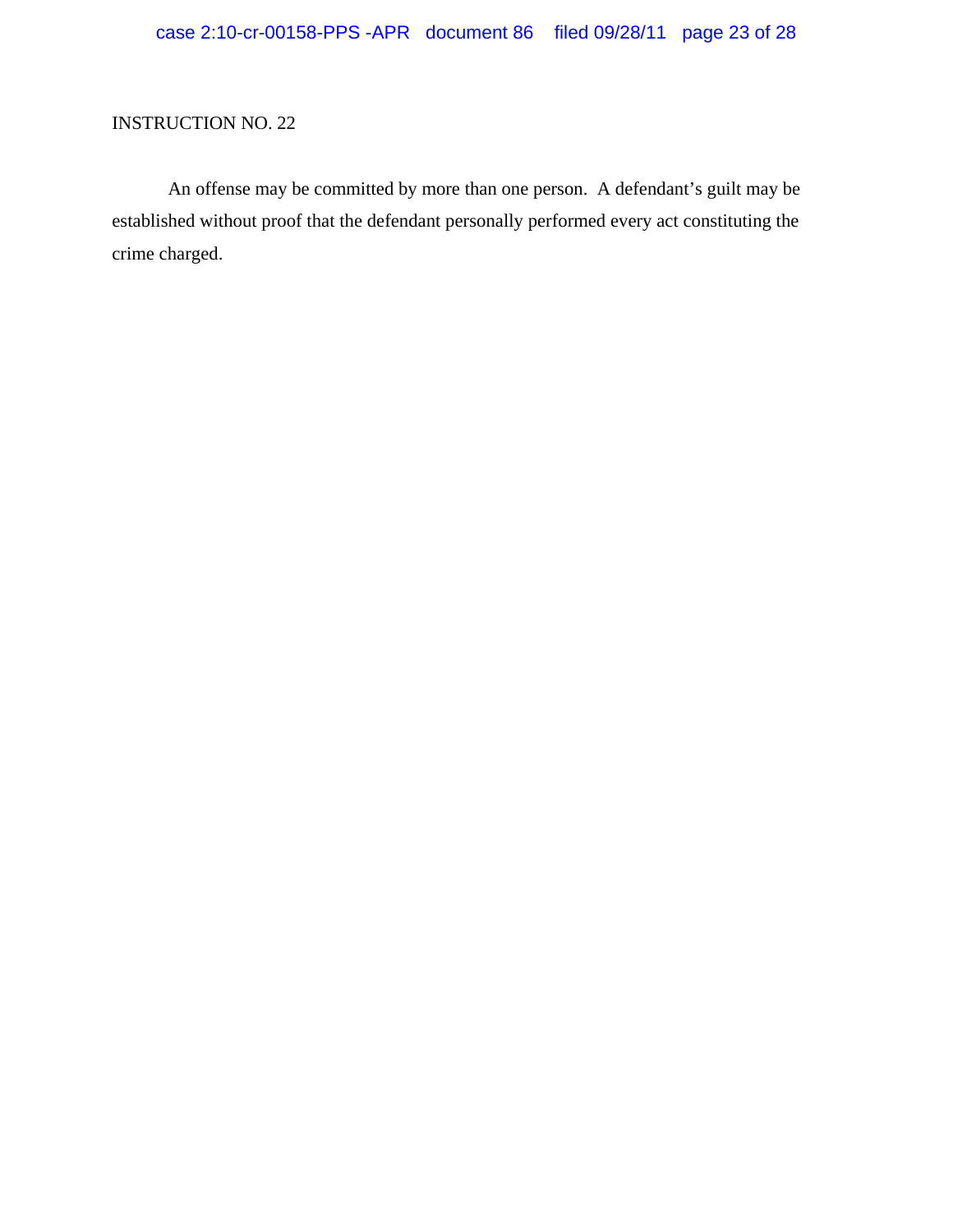Any person who knowingly aids, counsels, commands, induces or procures the commission of an offense may be found guilty of that offense. That person must knowingly associate with the criminal activity, participate in the activity, and try to make it succeed.

If a defendant knowingly caused the acts of another, the defendant is responsible for those acts as though he personally committed them.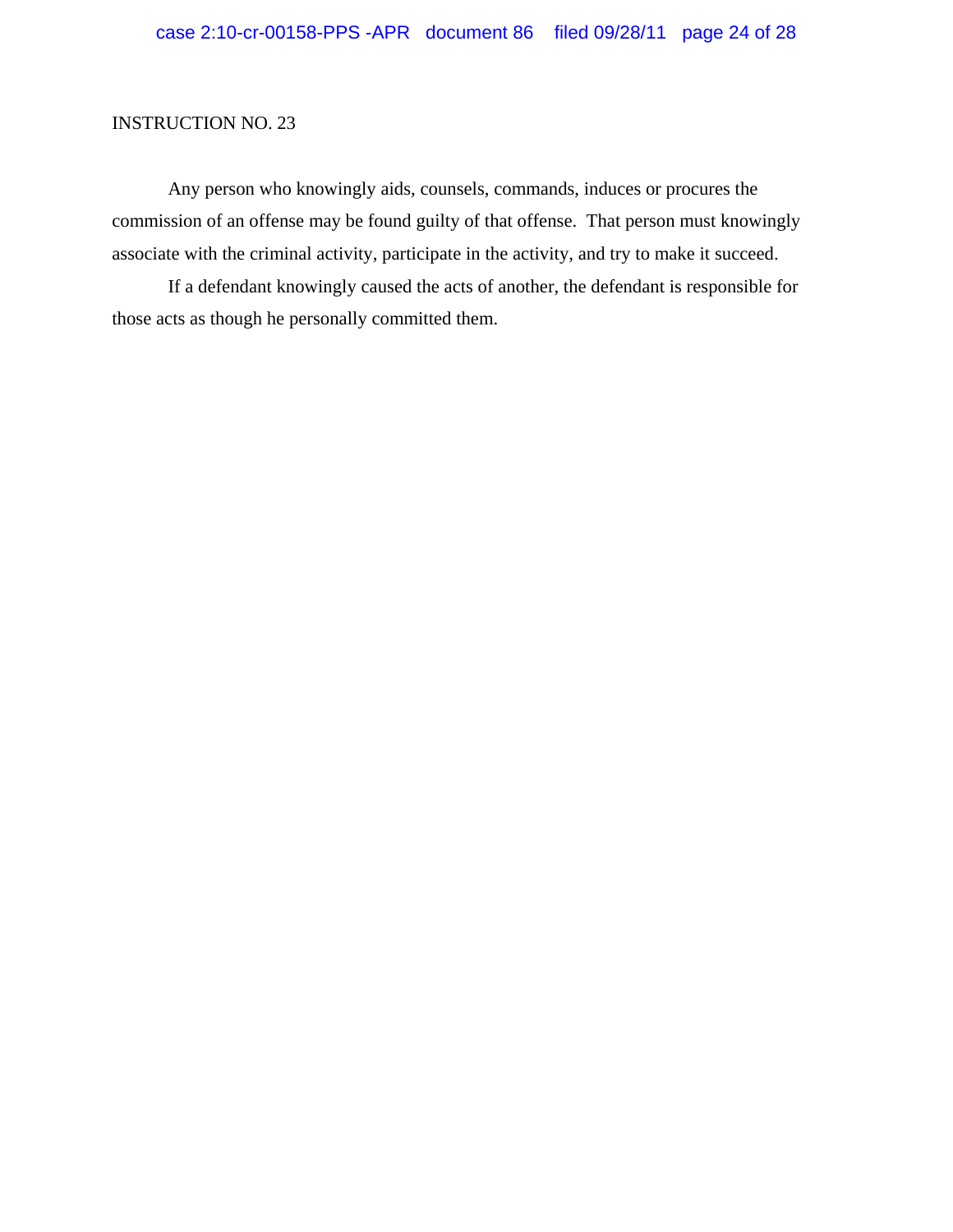Upon retiring to the jury room, select one of your number as your foreperson. The foreperson will preside over your deliberations and will be your representative here in court.

Forms of verdict have been prepared for you.

Take these forms to the jury room, and when you have reached unanimous agreement on the verdict, your foreperson will fill in and date the appropriate form, and each of you will sign it.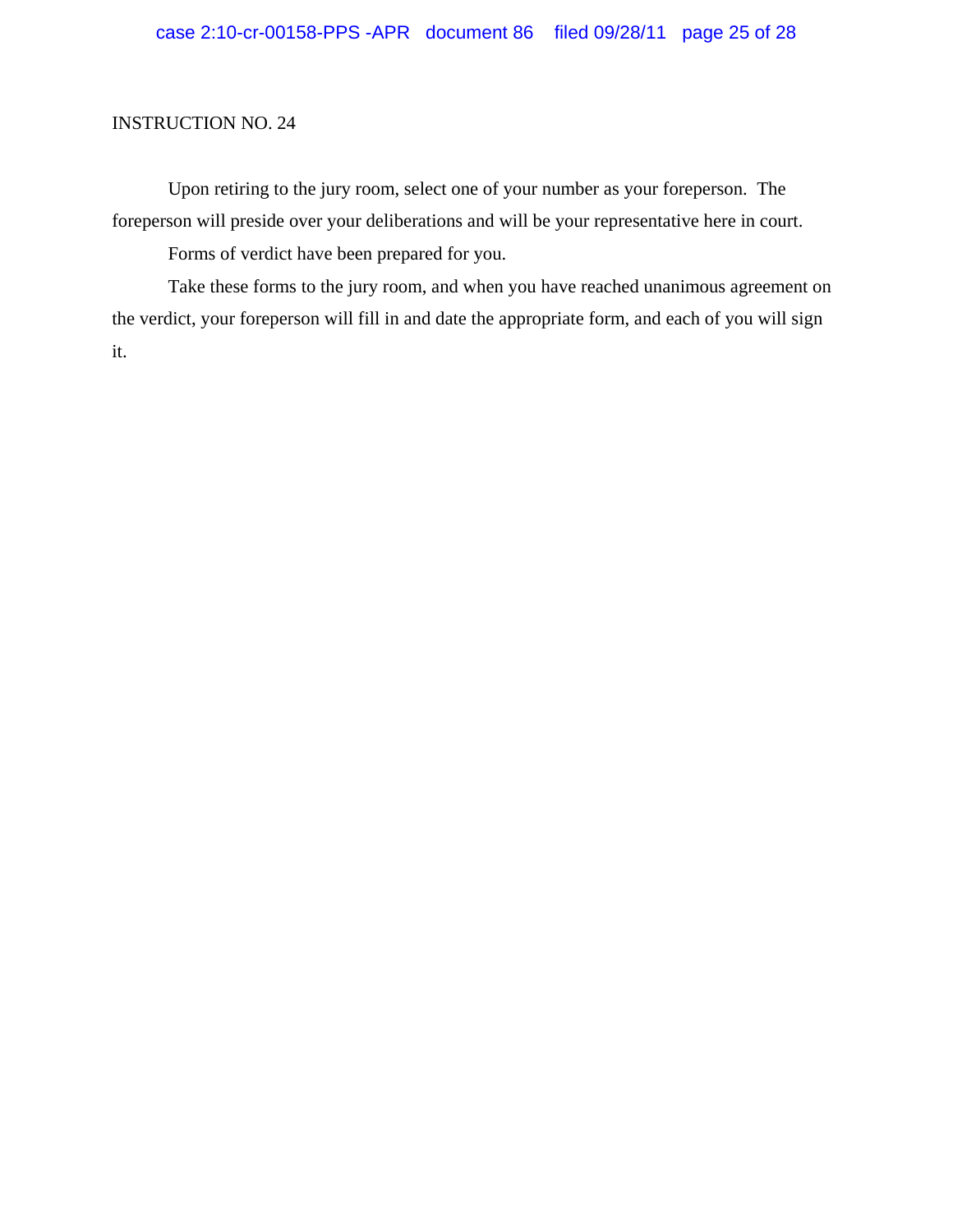Each count of the indictment charges the defendant with having committed a separate offense.

Each count and the evidence relating to it should be considered separately, and a separate verdict should be returned as to each count. Your verdict of guilty or not guilty of an offense charged in one count should not control your decision as to any other count.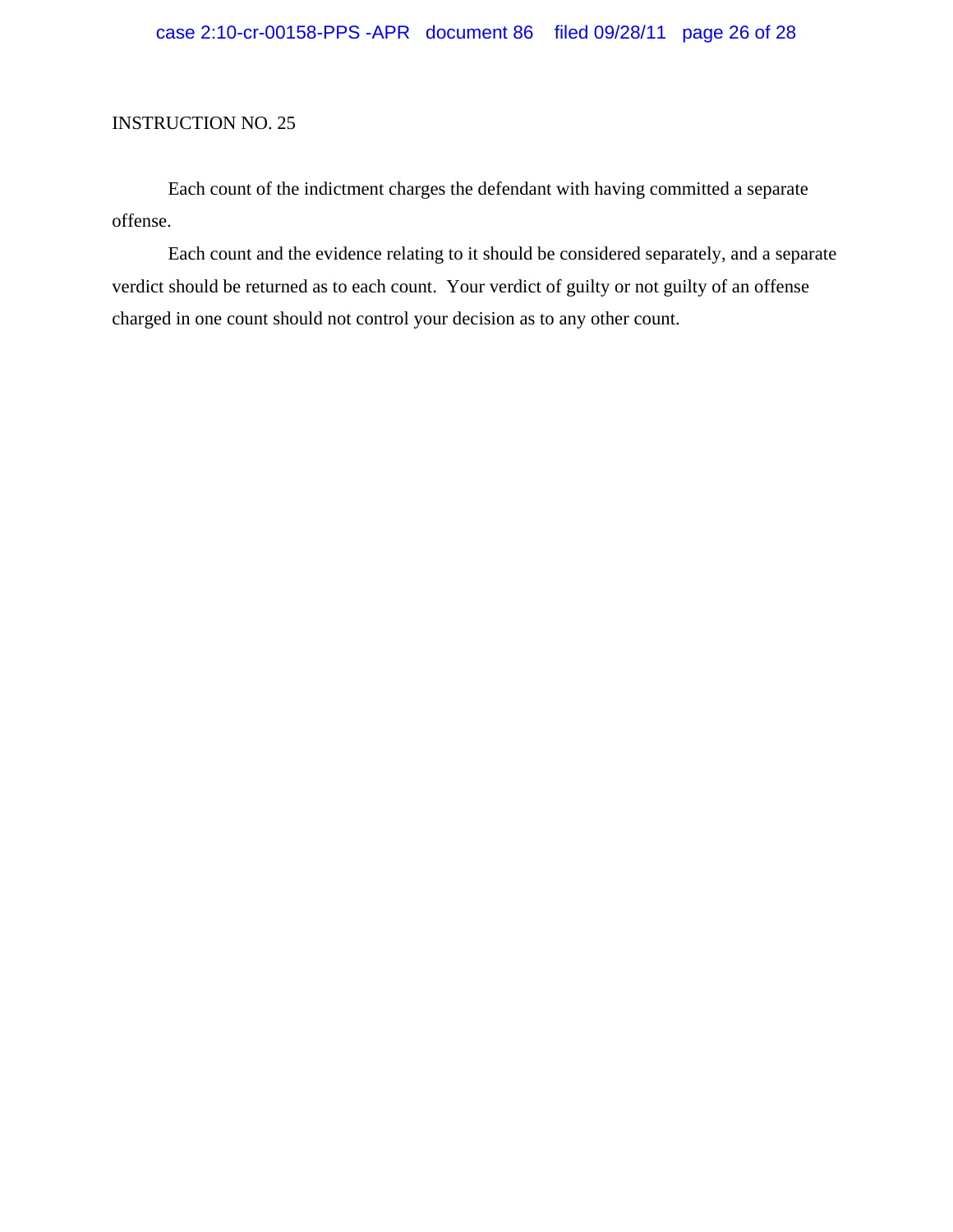I do not anticipate that you will need to communicate with me. If you do, however, the only proper way is in writing, signed by the foreperson, or if he or she is unwilling to do so, by some other juror, and given to the marshal.